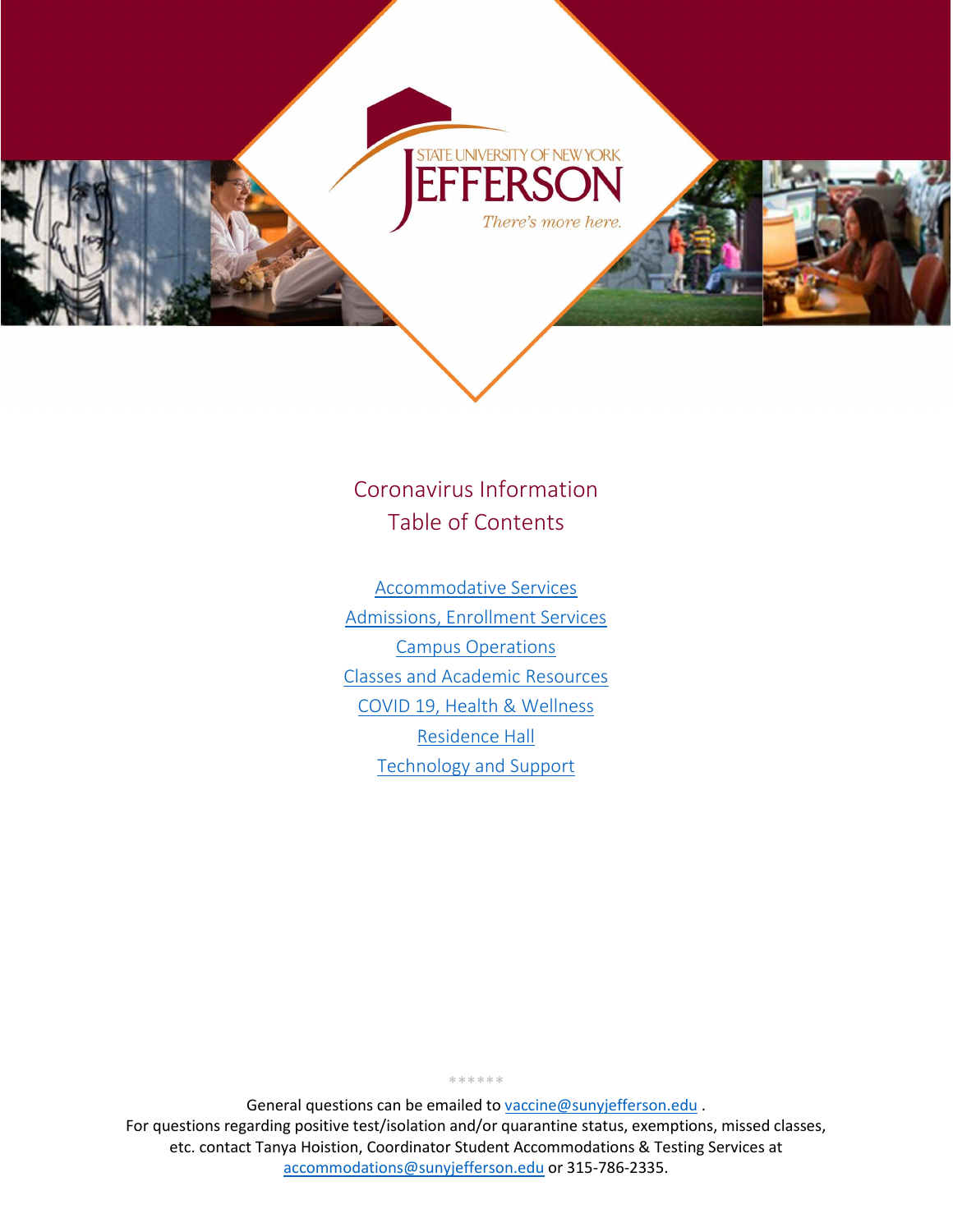# <span id="page-1-0"></span>Accommodative Services

## **Q: What happens if my child(ren) test positive and I have to stay home due to lack of childcare?**

**A:** Jefferson Community College makes every effort to work with students during these unprecedented times. Students experiencing this situation are directed to contact Tanya Hoistion at the Office of Accommodative Services [accommodations@sunyjefferson.edu](mailto:accommodations@sunyjefferson.edu) to discuss options. This office will serve as the liaison between the student and faculty members.

## **Q: How do I apply for a medical or religious exemption from the COVID-19 vaccine mandate?**

**A:** The Office of Accommodative Services processes exemption requests for vaccinations. **Forms and Guidelines** to apply for an exemption are located on [Accommodations and Accessibility.](https://livesunyjefferson-my.sharepoint.com/academics/support-services/accommodations/index.php) Applications for exemptions are looked at on a case by case basis. An application submission does not equate to an exemption for getting the COVID-19 vaccine. **To be eligible for a potential exemption for spring semester classes, the application must be submitted to Accommodative Services by January 14, 2022.**

> **Access forms directly here:** [COVID-19 Medical Exemption Form](https://sunyjefferson.edu/academics/documents/COVID-19_Medical_Exemption_Form.pdf) [COVID-19 Religious Exemption](https://sunyjefferson.edu/academics/documents/COVID-19_Religious_Exemption_Form.pdf) Form

### **Q: Can I register for accommodations now if I have not already?**

**A:** Yes. We understand that some students with disabilities may have elected to not register their disability previously with the Accommodative Services Office, and may wish to do so at this time. To begin, please [contact the ASO](https://livesunyjefferson-my.sharepoint.com/academics/support-services/accommodations/) to complete our Confidential Registration Form.

### **Q: How do I take an exam/quiz with accommodations?**

**A:** Students will be using an email format of the purple testing request form. They will email their professor with the form and still contact the Testing Center to schedule their exam/quiz.

[Back to Table of Contents](#page-0-0)

\*\*\*\*\*\*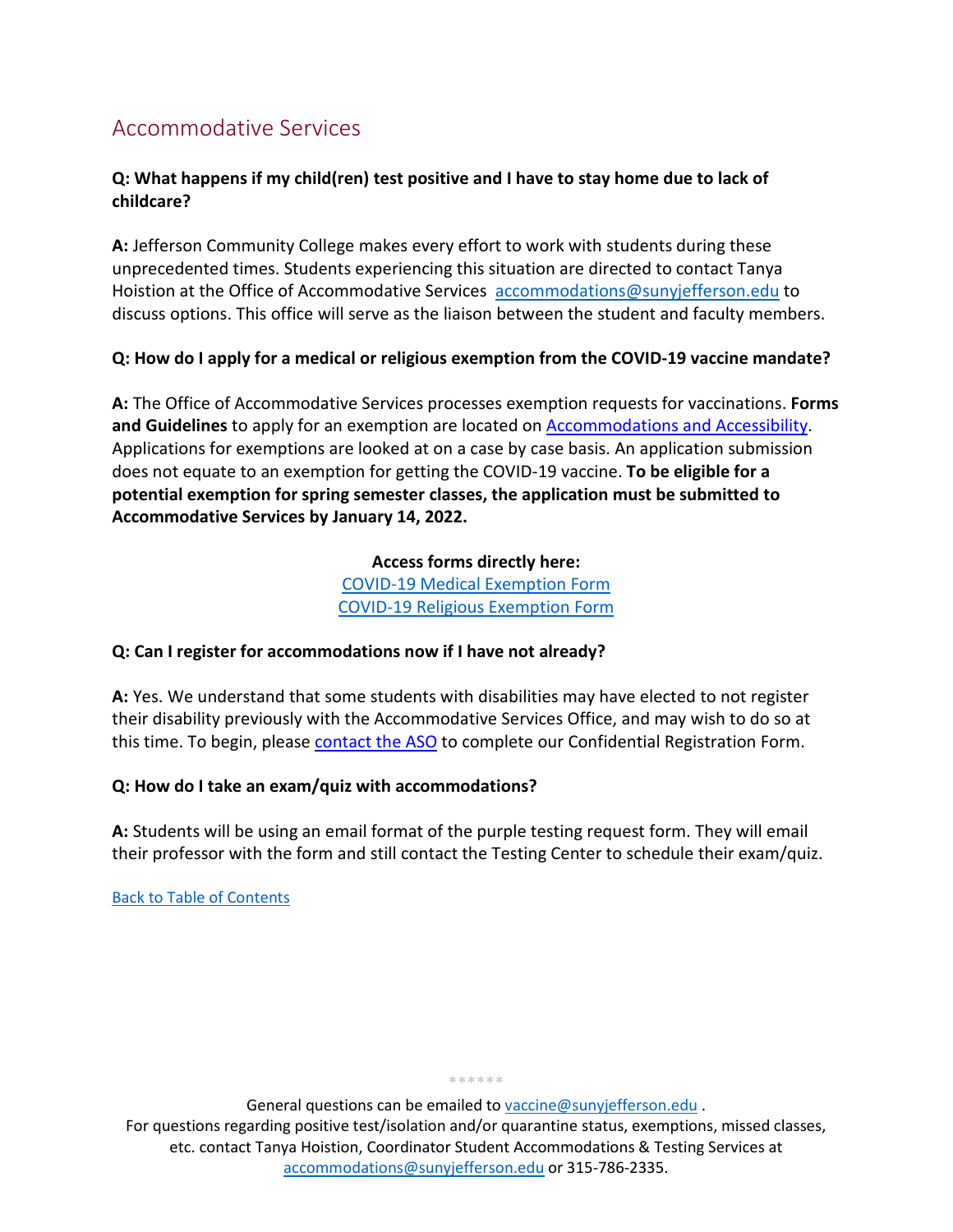# <span id="page-2-0"></span>Admissions, Enrollment Services

#### **Q: Can I still schedule a campus visit or tour?**

**A:** Admissions, student records, financial aid and education planning staff are available for **online and in-person appointments.** Appointments may be requested through the [Virtual Kiosk](https://www.sunyjefferson.edu/admissions/kiosk.php) or by calling (315) 786-2437. We look forward to meeting you in a safe and healthy environment. For this reason, we request all in-person appointments must be scheduled in advance. When your appointment is confirmed, you will be advised as to the process for when you arrive on campus. Face coverings and social distancing are required. At this time, campus tours are not yet available. Walk-in services will be available beginning April 5<sup>th</sup> Monday-Thursday from 8:00am-5:00pm.

#### [Back to Table of Contents](#page-0-0)

# <span id="page-2-1"></span>Campus Operations

#### **Q: Do I have to wear a face covering on campus?**

**A:** Yes. Face coverings are required on campus in all common/public areas and when interacting with other individuals even with proper social distancing and when outdoors.

#### **Q: Is the library open?**

**A:** Yes, the library is open. Masks required for all individuals, regardless of vaccination status.

#### [Library Guidelines in Effect During the Covid-19 Pandemic](https://sunyjefferson.libguides.com/about_the_library/covid19)

Library staff can be reached by calling 315-786-2225 or via email [library@sunyjefferson.edu.](mailto:library@sunyjefferson.edu)

(We are open weather permitting on Sundays. If driving conditions are questionable, please call Campus Security at 315-786-2222 before you leave.)

#### **Q: Is the campus bookstore open?**

**A:** The Bookstore is open Monday–Friday from 8:30 a.m. to 4:00 p.m. Textbooks and academic supplies can also be ordered [online](https://www.bkstr.com/jccstore/home) and by calling (315) 786-2260.

#### **Q: Will student workers still be able to work?**

**A:** Yes. Student workers should contact their supervisor for information.

\*\*\*\*\*\*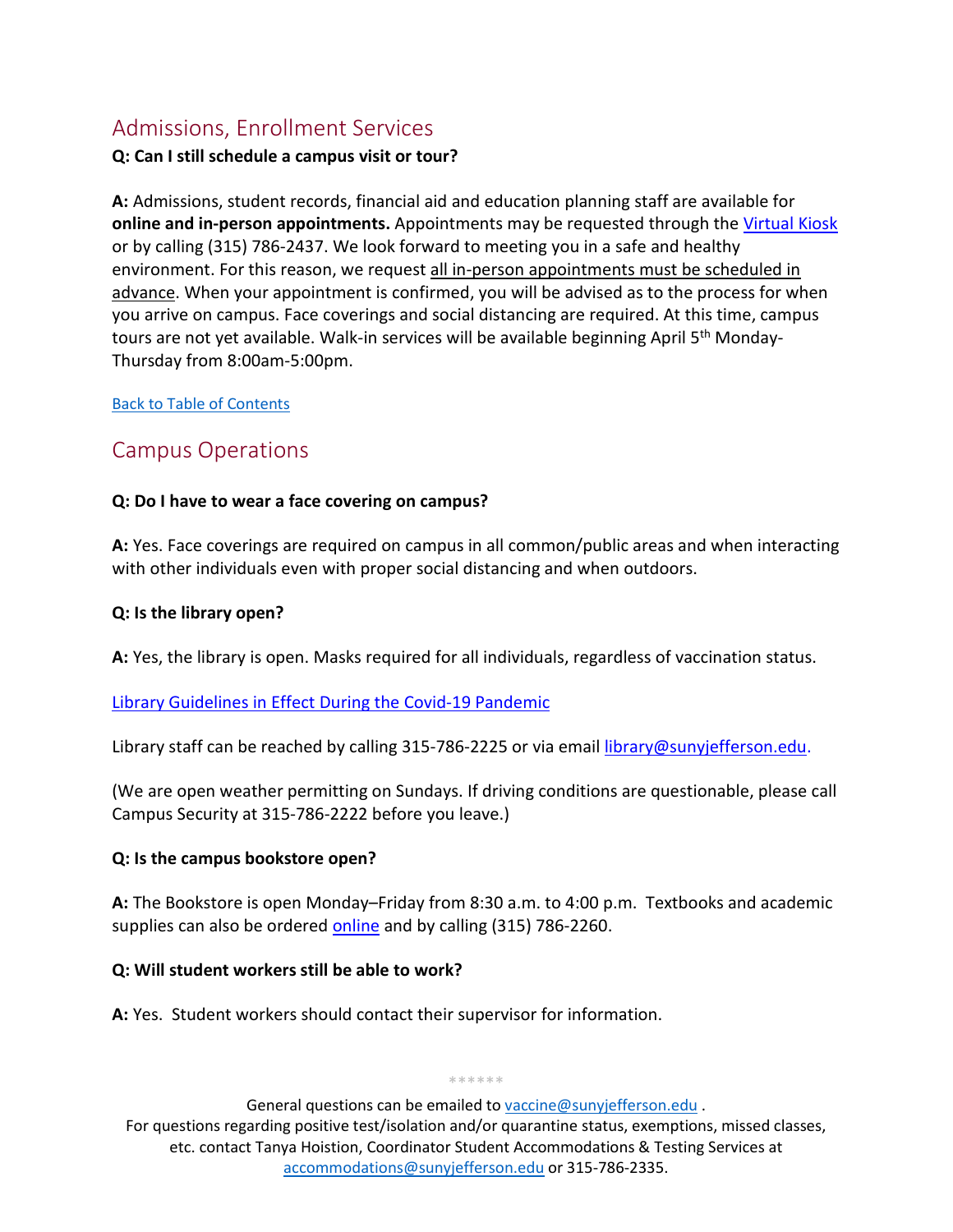#### **Q: Are dining services available on campus?**

**A:** The Courtyard Cafeteria is open. The Stonewall Kitchen and coffee kiosk in the CLC are currently closed.

#### **Q: Is the childcare center on campus open?**

**A:** Yes. To inquire about childcare, please call (315) 786-6583.

#### **Q: Is the fitness center open?**

**A:** Current Fitness Center Hours: Monday - Thursday 8:00am - 8:00pm Friday 8:00am - 7:00pm Saturday 10:00am - 2:00pm Sunday – closed

All students, faculty, and staff must create an account with IMLeagues to reserve your time slot in the Fitness Center. Smart Phone Users: **<https://smarturl.it/IML>** or online: **[http://www.imleagues.com](http://www.imleagues.com/)**

[Back to Table of Contents](#page-0-0)

## Classes and Academic Resources

### **Q: Is JCC back to in-person classes?**

**A:** All class formats are currently being offered. Students will be notified immediately should conditions change

Have questions? Talk with an enrollment specialist - appointments may be requested through the [Virtual Kiosk](https://www.sunyjefferson.edu/admissions/kiosk.php) or by calling (315) 786-2437.

[Back to Table of Contents](#page-0-0)

# <span id="page-3-0"></span>COVID 19, Health & Wellness

### **Q: Can students get a COVID test on campus?**

**A:** Yes. Pooled saliva testing is now available on campus for students, faculty and staff. Tests are administered by the North Country Family Health Center (NCFHC) on campus or at the NCFHC location at 238 Arsenal Street in Watertown. See the next FAQ for details on scheduling a test.

\*\*\*\*\*\*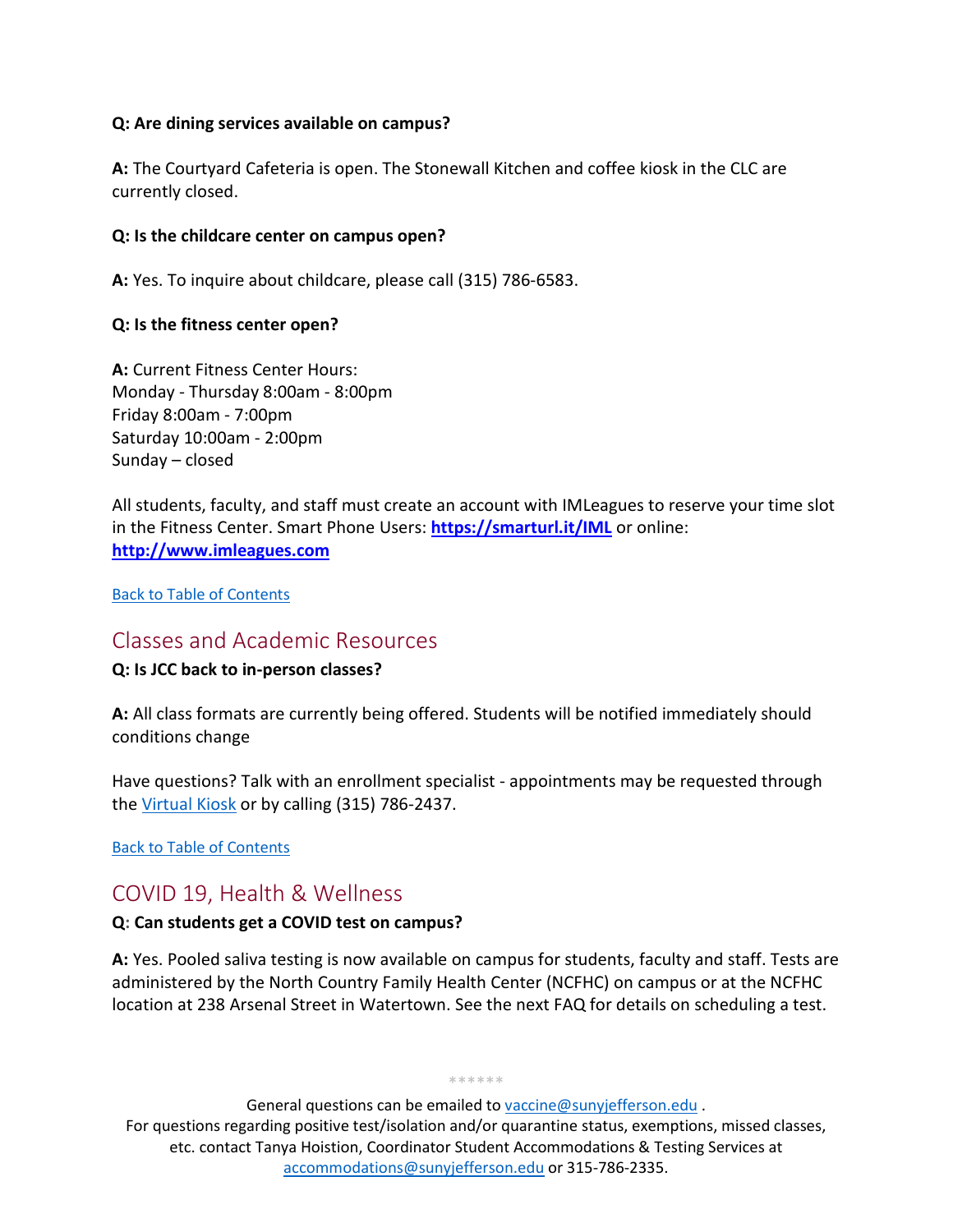#### **Q: How do I schedule a COVID-19 test?**

**A:** To sign up for pooled saliva testing, students must first create a COVID-19 Surveillance Account [\(https://www.suny-covid-test.com/\)](https://www.suny-covid-test.com/) and complete your profile. **The account must be created** *at least two days before* **you plan to test.**

**Testing Times (updated Feb. 7, 2022):** Every Tuesday: 9:00 am – 11:30 am Every Wednesday: 1:00 pm – 3:30 pm **Student Lounge in the McVean Student Center, Bldg 4.**

#### **Q: Can I drink or eat before a COVID test? Can I smoke or vape? What am I allowed to do?**

#### **A: Important! Before pooled saliva testing you CANNOT**:

- Brush your teeth or use mouth wash for 3 hours or less before testing
- Vape, smoke or use tobacco within 30 minutes of testing
- Put anything in your mouth (drinks, gum, candy, food) for 30 minutes before testing

Following the pooled saliva test, you may be required to take an additional test to verify the presence of coronavirus

The turnaround time for pooled saliva test results average 48-72 hours, but may take longer due to high demand. You may still opt to take a nasal swab, however you may incur an out of picket cost.

Most health insurances cover the cost of the COVID test. If you do not have health insurance, please contact:

> Dr. Corey Campbell Vice President for Student Engagement & Retention [ccampbell@sunyjefferson.edu](mailto:ccampbell@sunyjefferson.edu) (315) 786-6561

#### **Q: I feel sick. What should I do?**

**A:** If you are experiencing COVID like symptoms and are not sure what to do about your classes, please contact Student Accommodations & Testing Services coordinator Tanya Hoistion at 315- 786-2335 or [accommodations@sunyjefferson.edu](mailto:accommodations@sunyjefferson.edu) .

\*\*\*\*\*\*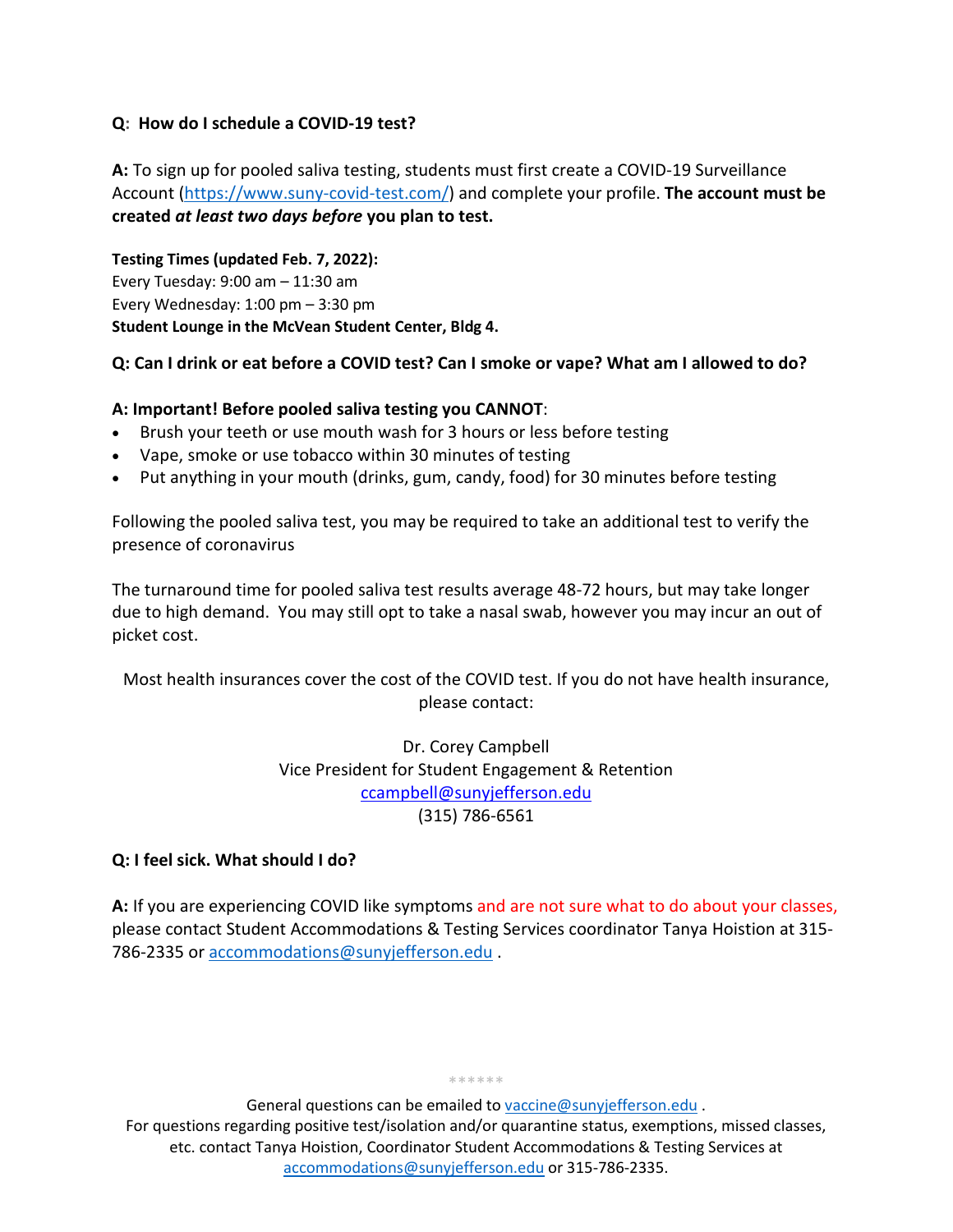### **Q: Is there a health care provider on campus?**

**A:** The [Health and Wellness Center,](https://livesunyjefferson-my.sharepoint.com/student-life/health-wellness/index.php) operated by the North Country Family Health Center, is staffed by a physician's assistant. Students, faculty, and staff may call (315) 786-1042 to make a same-day appointment.

#### **Q: What is the College doing to prevent the spread of illness?**

**A:** Our facilities department has set up additional stations around campus and in classrooms with antibacterial hand sanitizer and disinfectant wipes. Our cleaning staff is paying close attention to door handles, railings and buttons, and we are deploying weekly sanitizing fogger.

#### [Back to Table of Contents](#page-0-0)

# <span id="page-5-0"></span>Residence Hall

### **Q: Do I have to wear a face covering in the residence hall?**

**A:** Residents will be required to wear a face covering when stepping outside of their room. Those who do not follow our safety protocols may be subject to disciplinary action.

#### **Q: Can I have guests in the residence hall?**

**A:** External guests are NOT PERMITTED to enter the wings/suites of residents. East Hall will remain locked to the public. Residents will have access to the Hall with their SUNY Jefferson ID Access card.

### **Q: Can we use the multi-purpose room in the residence hall?**

**A:** The Multi-Purpose room will be open from 5:00 p.m. – 1:00 a.m. for student use. At 1:00 a.m., the door will be locked and unlocked at 5:00 p.m. the next day. No more than five (5) residents allowed in the Multi-Purpose room at one time. Residents will be required to wear face coverings and practice social distancing. Residents are asked to wipe games when done. Abuse of these guidelines may result in the resident being banned from the Multipurpose room and/or the room being closed for the remainder of the semester.

### **Q: Can we hang out in the Hub?**

**A:** No more than twenty (20) individuals allowed in the Hub at one time. Residents are required to wear face coverings when entering the Hub and practice social distancing.

\*\*\*\*\*\*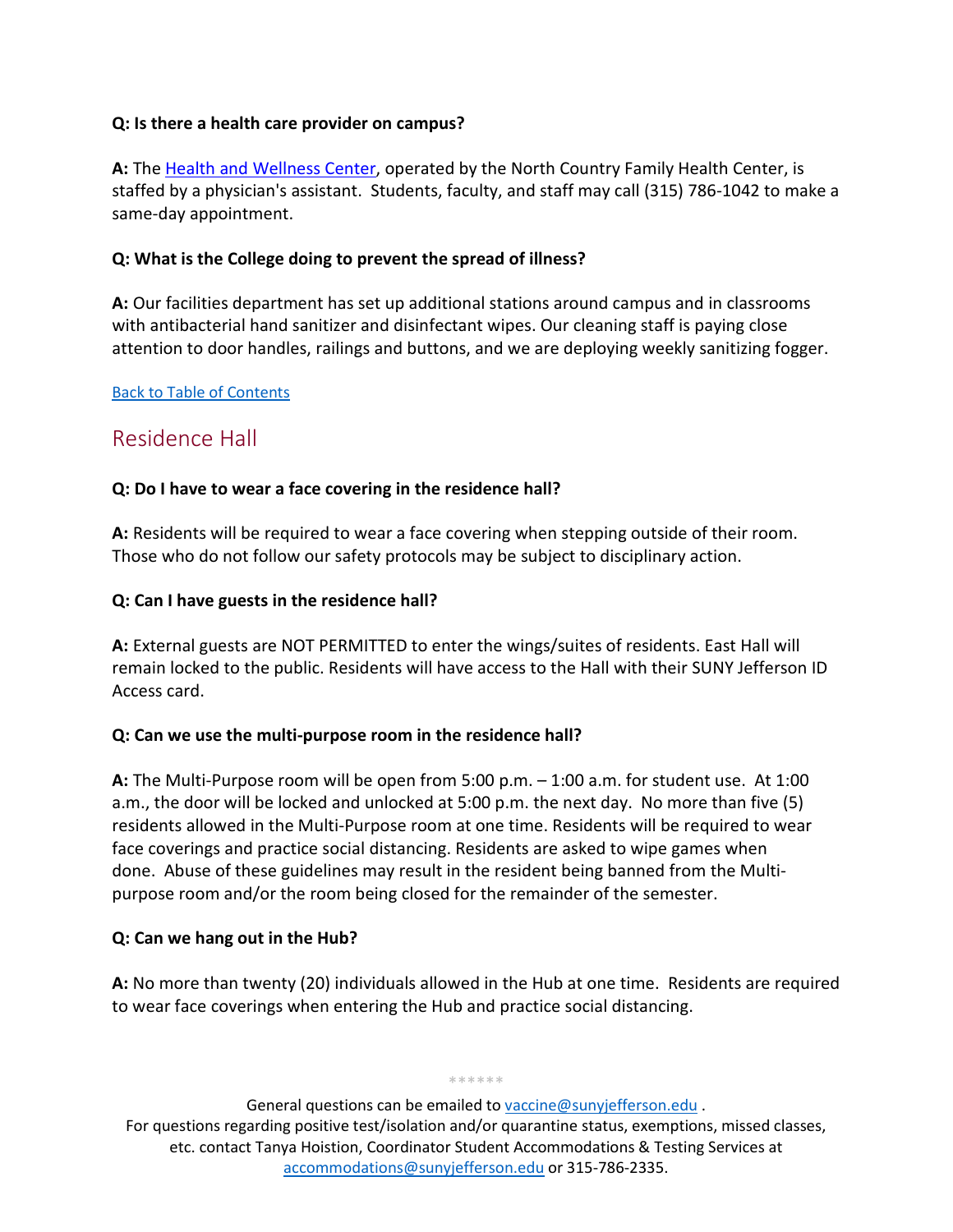## **Q: Will there be a shuttle service from the residence hall this semester?**

**A:** In the event that a resident cannot leave campus to obtain supplies, our Campus Food Pantry is fully stocked and available for resident use. Please contact Courtney [\(cbauer@sunyjefferson.edu\)](mailto:cbauer@sunyjefferson.edu?subject=Food%20Pantry%20Access) to obtain access to the Food Pantry.

### **Q: Can we travel during holiday breaks?**

**A:** Residents are asked to inform their RA of any travel outside of New York State during the semester. They may be asked to quarantine upon return to East Hall. Due to the ever-changing restrictions for travel to and from NYS – please visit [NY Travel Advisory](https://coronavirus.health.ny.gov/covid-19-travel-advisory) before traveling.

#### **Q: What if I decide to move out at some point during the semester?**

**A:** In the event a resident decides to move out of East Hall during the semester, the following is understood...You have signed a contract – you are obligated for all charges whether you move out of East Hall or not.

You may be relieved from your contractual obligation under the following terms…

- Marriage or birth of your child
- Medical withdrawal from college due to health concerns
- Total withdrawal from college
- Spring 2021 Graduation
- Mandatory Military Duty

Please Note: For any of the above exclusions, the proper paperwork MUST be completed, submitted, and approved for resident to be relieved of contractual/ financial obligation.

#### [Back to Table of Contents](#page-0-0)

\*\*\*\*\*\*